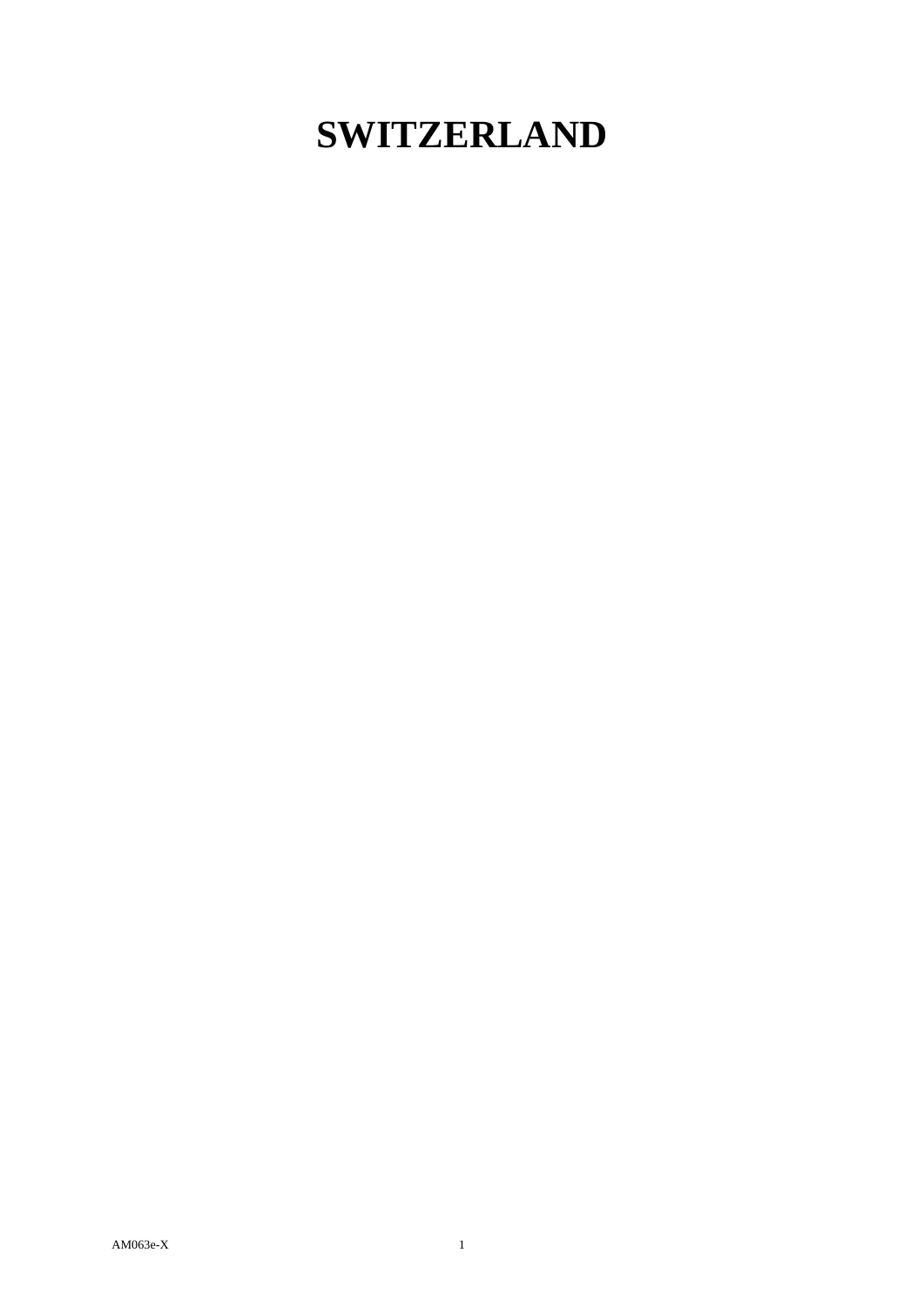## **Written Statement by State Secretary Marie-Gabrielle Ineichen On behalf of the Swiss Confederation**

The Covid-19 pandemic has profoundly changed our lives and affected EBRD and its countries of operations in many ways. The uncertainty about the duration and impact of the Covid-19 crisis will stay with us for some time to come. It is against this background that the Strategic and Capital Framework (SCF) 2021-25 has been developed to ensure EBRD has the capacity to enable it respond decisively to whatever challenges lie ahead.

I believe that the SCF 2021-25 **provides sufficient flexibility and sets the right priorities** for the Bank to address the needs of its current countries of operations over the next five years. The following six elements are particularly important from Switzerland's perspective:

- Building back better has to be the dominant feature of the Bank's work in the coming years. In order to assist its countries of operation in meeting this challenge, the Bank needs to deliver on the SCF's strategic themes of promoting transition to a green, low-carbon economy, equal opportunities and digitalisation. With respect to green transition, I particularly welcome the ambitious goals set under GET2.1, including a sequenced approach to work towards alignment of the Bank's operations with the Paris Agreement and the adoption of a net greenhouse gas emissions reduction target.
- I also believe that, with the strategic priorities set under the SCF, the Bank can make a meaningful contribution to **job creation**; now more than ever the Bank will need to expand its approach to help manage the social implications of transition as well as the longer term impact on industries of the coronavirus. This is a topic which will become increasingly important as part of the crisis recovery.
- It is paramount that MDBs work as a **coordinated system**, deploying and exploiting their comparative advantages to the fullest. I therefore welcome the SCF's focus on the Bank's private sector mandate.
- While there is likely to be strong demand for EBRD support in all its countries of operation, the Bank needs to implement the SCF's **regional prioritisation** and focus its work on those countries least advanced in transition, most notably the Early Transition Countries, the Western Balkans and the SEMED region.
- With regard to the toolkit for implementation of the SCF, I am supportive of the Bank's commitment to increase **private sector mobilisation**, an essential element for achieving the SDGs. I also have high expectations when it comes to strengthening the Bank's **results management system**, in particular the ex-post verification of results.
- The projected **capital stock** is considered appropriate for the 2021-25 period. I would like to emphasize that for Switzerland it is important that no action of the Bank compromises its triple A rating or leads to a request for additional capital contributions. In that regard, I welcome the proposed capital buffer which will give the Bank the capacity to react in times of crisis without having to rely on shareholders for additional capital.

Switzerland therefore **fully supports** the Strategic and Capital Framework 2021-25.

During the lifespan of the next SCF, shareholders will revisit some challenging issues such as possible future geographic expansion. Let me reiterate in that context that, on the question as to whether the Bank should expand its activities to Sub-Sahara Africa, Switzerland remains sceptical.